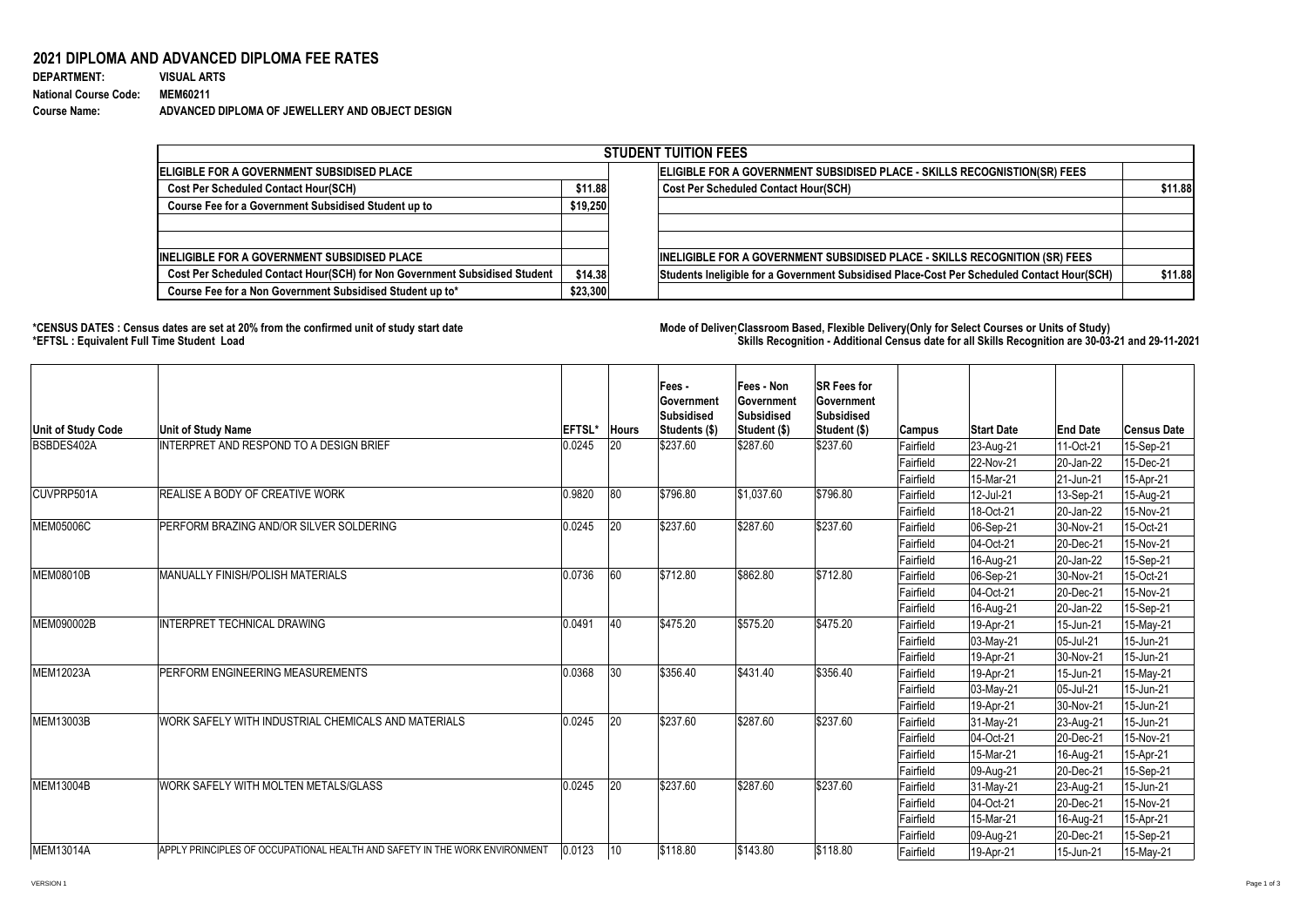| 03-May-21<br>05-Jul-21<br>15-Jun-21<br>Fairfield<br><b>Fairfield</b><br>19-Apr-21<br>30-Nov-21<br>15-Jun-21<br>20<br>\$237.60<br>\$287.60<br>0.0245<br>\$237.60<br><b>USE HAND TOOLS</b><br>15-May-21<br>Fairfield<br>19-Apr-21<br>15-Jun-21<br>15-Jun-21<br>Fairfield<br>03-May-21<br>05-Jul-21<br>Fairfield<br>19-Apr-21<br>15-Jun-21<br>30-Nov-21<br>0.0245<br>20<br>\$237.60<br>\$287.60<br>\$237.60<br>USE POWER TOOLS/HAND HELD<br>15-May-21<br>Fairfield<br>19-Apr-21<br>15-Jun-21<br>Fairfield<br>05-Jul-21<br>15-Jun-21<br>$03$ -May-21<br>19-Apr-21<br>15-Jun-21<br>Fairfield<br>30-Nov-21<br>40<br>\$475.20<br>\$575.20<br>\$475.20<br>MEM19023A<br>APPLY DRAWING AND RENDERING TECHNIQUES TO JEWELLERY OR OBJECT DESIGN (0.0491)<br>15-May-21<br>Fairfield<br>19-Apr-21<br>31-May-21<br>12-Jul-21<br>13-Sep-21<br>Fairfield<br>15-Aug-21<br>19-Apr-21<br>05-Jul-21<br>15-May-21<br>Fairfield<br>0.0491<br>$ 40\rangle$<br>\$475.20<br>\$575.20<br>\$475.20<br>MEM19024A<br>USE CAD TO CREATE AND DISPLAY 3D JEWELLERY AND OBJECT MODELS<br>19-Apr-21<br>Fairfield<br>21-Jun-21<br>15-May-21<br>Fairfield<br>04-Oct-21<br>20-Dec-21<br>15-Nov-21<br> 20<br>\$237.60<br>\$287.60<br>\$237.60<br>0.0245<br>INVESTIGATE QUALITY AND APPLICATION OF JEWELLERY MATERIALS<br>19-Apr-21<br>15-May-21<br>31-May-21<br>Fairfield<br>12-Jul-21<br>13-Sep-21<br>15-Aug-21<br>Fairfield<br>Fairfield<br>01-Nov-21<br>30-Dec-21<br>15-Nov-21<br>60<br> 0.0736 <br>\$862.80<br>\$712.80<br>\$712.80<br>PRODUCE A PROFESSIONAL JEWELLERY DESIGN AND 3D OBJECT PORTFOLIO<br>12-Jul-21<br>15-Aug-21<br>Fairfield<br>13-Sep-21<br>18-Oct-21<br>Fairfield<br>20-Jan-22<br>15-Nov-21<br>PRODUCE RENDERINGS AND TECHNICAL DRAWINGS FOR JEWELLERY AND OBJECT DESIGN CONSTRUCTION<br>40<br>0.0491<br>\$575.20<br>\$475.20<br>\$475.20<br>Fairfield<br>$ 31-May-21 $<br>15-May-21<br>19-Apr-21<br>12-Jul-21<br>13-Sep-21<br>15-Aug-21<br>Fairfield<br>05-Jul-21<br>Fairfield<br>19-Apr-21<br>15-May-21<br>0.0245<br>20<br>\$237.60<br>\$287.60<br>\$237.60<br><b>MEM19037A</b><br>PLAN AND IMPLEMENT CHENIER FABRICATION PROCESS<br>Fairfield<br>15-Jul-21<br>07-Jun-21<br>09-Aug-21<br>12-Jul-21<br>13-Sep-21<br>Fairfield<br>15-Aug-21<br>02-Aug-21<br>30-Dec-21 <br>15-Sep-21<br>Fairfield<br>0.0368<br>\$298.80<br>\$298.80<br>30<br>\$389.10<br>MSAENV272B<br>PARTICIAPATE IN ENVIRONMENTALLY SUSTAINABLE WORK PRACTICES<br>Fairfield<br>19-Apr-21<br>15-Jun-21<br>15-May-21<br>15-Nov-21<br> 04-Oct-21<br>$ 20 - Dec-21$<br>Fairfield<br>12-Jul-21<br>15-Aug-21<br>Fairfield<br>109-Aug-21 <br>40<br>0.0491<br>\$475.20<br>\$575.20<br>\$475.20<br>USE TOOLS FOR PRECISION WORK<br>12-Jul-21<br>Fairfield<br>13-Sep-21<br>15-Aug-21<br>15-Nov-21<br>04-Oct-21<br> 20-Dec-21<br>Fairfield<br>12-Jul-21<br>30-Dec-21<br>Fairfield<br>15-Aug-21<br>0.0491<br>$ 40\rangle$<br>\$475.20<br>\$575.20<br><b>PRODUCE JEWELLERY WAX MODEL</b><br>\$475.20<br>Fairfield<br>12-Jul-21<br>13-Sep-21<br>15-Aug-21<br>08-Nov-21<br>30-Dec-21<br>15-Dec-21<br>Fairfield<br>$\begin{array}{ c c c c c } \hline 0.0736 & \hline 60 \\ \hline \end{array}$<br>$\sqrt{$712.80}$<br>\$862.80<br>\$712.80<br><b>DESIGN AND IMPLEMENT MECHANISMS IN JEWELLERY ITEMS</b><br>Fairfield<br>12-Jul-21<br>13-Sep-21<br>15-Aug-21<br>04-Oct-21<br> 20-Dec-21<br>15-Nov-21<br>Fairfield<br>30-Dec-21<br>Fairfield<br>12-Jul-21<br>15-Aug-21<br>\$862.80<br>0.0736<br>60<br>\$712.80<br>\$712.80<br><b>CREATE SILVERSMITHING OBJECTS</b><br>Fairfield<br>23-Aug-21<br>25-Oct-21<br>15-Sep-21<br>Fairfield<br>15-Jan-22<br>15-Dec-21<br>01-Nov-21<br>Fairfield<br>22-Mar-21<br>28-Jun-21<br>15-Apr-21<br>0.0491<br><b>40</b><br>\$475.20<br>\$575.20<br>\$475.20<br><b>APPLY CHAIN MANUFACTURE PROCESS</b><br>Fairfield<br>15-Jul-21<br>07-Jun-21<br>09-Aug-21 <br>12-Jul-21<br>13-Sep-21<br>15-Aug-21<br>Fairfield<br>Fairfield<br>30-Dec-21<br>15-Sep-21<br>02-Aug-21<br>$ 80\rangle$<br>0.0982<br>\$950.40<br>\$950.40<br>MEM19036A<br>\$1,150.40<br>USE SPECIALISED TECHNIQUES TO PRODUCE JEWELLERY AND OBJECTS<br>16-Aug-21<br>13-Dec-21<br>15-Sep-21<br>Fairfield<br>19-Apr-21<br>05-Jul-21<br>Fairfield<br>15-May-21<br>12-Jul-21<br>Fairfield<br>13-Dec-21<br>15-Aug-21<br>04-Oct-21<br>Fairfield<br> 20-Dec-21<br>15-Nov-21<br>\$712.80<br>\$862.80<br>\$712.80<br>APPLY TRADITIONAL TECHNIQUES TO JEWELLERY AND 3D OBJECT PRODUCTION 0.0736<br>60<br>Fairfield<br>05-Jul-21<br>15-May-21<br>19-Apr-21 | <b>Unit of Study Code</b> | <b>Unit of Study Name</b> | <b>IEFTSL*</b> | <b>Hours</b> | Fees -<br><b>Government</b><br><b>Subsidised</b><br> Students (\$) | <b>Fees - Non</b><br>∣Government<br><b>Subsidised</b><br><b>Student (\$)</b> | <b>SR Fees for</b><br><b>Government</b><br><b>Subsidised</b><br><b>Student (\$)</b> | <b>Campus</b> | <b>Start Date</b> | <b>End Date</b> | <b>Census Date</b> |
|---------------------------------------------------------------------------------------------------------------------------------------------------------------------------------------------------------------------------------------------------------------------------------------------------------------------------------------------------------------------------------------------------------------------------------------------------------------------------------------------------------------------------------------------------------------------------------------------------------------------------------------------------------------------------------------------------------------------------------------------------------------------------------------------------------------------------------------------------------------------------------------------------------------------------------------------------------------------------------------------------------------------------------------------------------------------------------------------------------------------------------------------------------------------------------------------------------------------------------------------------------------------------------------------------------------------------------------------------------------------------------------------------------------------------------------------------------------------------------------------------------------------------------------------------------------------------------------------------------------------------------------------------------------------------------------------------------------------------------------------------------------------------------------------------------------------------------------------------------------------------------------------------------------------------------------------------------------------------------------------------------------------------------------------------------------------------------------------------------------------------------------------------------------------------------------------------------------------------------------------------------------------------------------------------------------------------------------------------------------------------------------------------------------------------------------------------------------------------------------------------------------------------------------------------------------------------------------------------------------------------------------------------------------------------------------------------------------------------------------------------------------------------------------------------------------------------------------------------------------------------------------------------------------------------------------------------------------------------------------------------------------------------------------------------------------------------------------------------------------------------------------------------------------------------------------------------------------------------------------------------------------------------------------------------------------------------------------------------------------------------------------------------------------------------------------------------------------------------------------------------------------------------------------------------------------------------------------------------------------------------------------------------------------------------------------------------------------------------------------------------------------------------------------------------------------------------------------------------------------------------------------------------------------------------------------------------------------------------------------------------------------------------------------------------------------------------------------------------------------------------------------------------------------------------------------------------------------------------------------------------------------------------------------------------------------------------------------------------------------------------------------------------------------------------------------------------------------------------|---------------------------|---------------------------|----------------|--------------|--------------------------------------------------------------------|------------------------------------------------------------------------------|-------------------------------------------------------------------------------------|---------------|-------------------|-----------------|--------------------|
|                                                                                                                                                                                                                                                                                                                                                                                                                                                                                                                                                                                                                                                                                                                                                                                                                                                                                                                                                                                                                                                                                                                                                                                                                                                                                                                                                                                                                                                                                                                                                                                                                                                                                                                                                                                                                                                                                                                                                                                                                                                                                                                                                                                                                                                                                                                                                                                                                                                                                                                                                                                                                                                                                                                                                                                                                                                                                                                                                                                                                                                                                                                                                                                                                                                                                                                                                                                                                                                                                                                                                                                                                                                                                                                                                                                                                                                                                                                                                                                                                                                                                                                                                                                                                                                                                                                                                                                                                                                                           |                           |                           |                |              |                                                                    |                                                                              |                                                                                     |               |                   |                 |                    |
|                                                                                                                                                                                                                                                                                                                                                                                                                                                                                                                                                                                                                                                                                                                                                                                                                                                                                                                                                                                                                                                                                                                                                                                                                                                                                                                                                                                                                                                                                                                                                                                                                                                                                                                                                                                                                                                                                                                                                                                                                                                                                                                                                                                                                                                                                                                                                                                                                                                                                                                                                                                                                                                                                                                                                                                                                                                                                                                                                                                                                                                                                                                                                                                                                                                                                                                                                                                                                                                                                                                                                                                                                                                                                                                                                                                                                                                                                                                                                                                                                                                                                                                                                                                                                                                                                                                                                                                                                                                                           |                           |                           |                |              |                                                                    |                                                                              |                                                                                     |               |                   |                 |                    |
|                                                                                                                                                                                                                                                                                                                                                                                                                                                                                                                                                                                                                                                                                                                                                                                                                                                                                                                                                                                                                                                                                                                                                                                                                                                                                                                                                                                                                                                                                                                                                                                                                                                                                                                                                                                                                                                                                                                                                                                                                                                                                                                                                                                                                                                                                                                                                                                                                                                                                                                                                                                                                                                                                                                                                                                                                                                                                                                                                                                                                                                                                                                                                                                                                                                                                                                                                                                                                                                                                                                                                                                                                                                                                                                                                                                                                                                                                                                                                                                                                                                                                                                                                                                                                                                                                                                                                                                                                                                                           | <b>IMEM18001C</b>         |                           |                |              |                                                                    |                                                                              |                                                                                     |               |                   |                 |                    |
|                                                                                                                                                                                                                                                                                                                                                                                                                                                                                                                                                                                                                                                                                                                                                                                                                                                                                                                                                                                                                                                                                                                                                                                                                                                                                                                                                                                                                                                                                                                                                                                                                                                                                                                                                                                                                                                                                                                                                                                                                                                                                                                                                                                                                                                                                                                                                                                                                                                                                                                                                                                                                                                                                                                                                                                                                                                                                                                                                                                                                                                                                                                                                                                                                                                                                                                                                                                                                                                                                                                                                                                                                                                                                                                                                                                                                                                                                                                                                                                                                                                                                                                                                                                                                                                                                                                                                                                                                                                                           |                           |                           |                |              |                                                                    |                                                                              |                                                                                     |               |                   |                 |                    |
|                                                                                                                                                                                                                                                                                                                                                                                                                                                                                                                                                                                                                                                                                                                                                                                                                                                                                                                                                                                                                                                                                                                                                                                                                                                                                                                                                                                                                                                                                                                                                                                                                                                                                                                                                                                                                                                                                                                                                                                                                                                                                                                                                                                                                                                                                                                                                                                                                                                                                                                                                                                                                                                                                                                                                                                                                                                                                                                                                                                                                                                                                                                                                                                                                                                                                                                                                                                                                                                                                                                                                                                                                                                                                                                                                                                                                                                                                                                                                                                                                                                                                                                                                                                                                                                                                                                                                                                                                                                                           |                           |                           |                |              |                                                                    |                                                                              |                                                                                     |               |                   |                 |                    |
|                                                                                                                                                                                                                                                                                                                                                                                                                                                                                                                                                                                                                                                                                                                                                                                                                                                                                                                                                                                                                                                                                                                                                                                                                                                                                                                                                                                                                                                                                                                                                                                                                                                                                                                                                                                                                                                                                                                                                                                                                                                                                                                                                                                                                                                                                                                                                                                                                                                                                                                                                                                                                                                                                                                                                                                                                                                                                                                                                                                                                                                                                                                                                                                                                                                                                                                                                                                                                                                                                                                                                                                                                                                                                                                                                                                                                                                                                                                                                                                                                                                                                                                                                                                                                                                                                                                                                                                                                                                                           | MEM18002B                 |                           |                |              |                                                                    |                                                                              |                                                                                     |               |                   |                 |                    |
|                                                                                                                                                                                                                                                                                                                                                                                                                                                                                                                                                                                                                                                                                                                                                                                                                                                                                                                                                                                                                                                                                                                                                                                                                                                                                                                                                                                                                                                                                                                                                                                                                                                                                                                                                                                                                                                                                                                                                                                                                                                                                                                                                                                                                                                                                                                                                                                                                                                                                                                                                                                                                                                                                                                                                                                                                                                                                                                                                                                                                                                                                                                                                                                                                                                                                                                                                                                                                                                                                                                                                                                                                                                                                                                                                                                                                                                                                                                                                                                                                                                                                                                                                                                                                                                                                                                                                                                                                                                                           |                           |                           |                |              |                                                                    |                                                                              |                                                                                     |               |                   |                 |                    |
|                                                                                                                                                                                                                                                                                                                                                                                                                                                                                                                                                                                                                                                                                                                                                                                                                                                                                                                                                                                                                                                                                                                                                                                                                                                                                                                                                                                                                                                                                                                                                                                                                                                                                                                                                                                                                                                                                                                                                                                                                                                                                                                                                                                                                                                                                                                                                                                                                                                                                                                                                                                                                                                                                                                                                                                                                                                                                                                                                                                                                                                                                                                                                                                                                                                                                                                                                                                                                                                                                                                                                                                                                                                                                                                                                                                                                                                                                                                                                                                                                                                                                                                                                                                                                                                                                                                                                                                                                                                                           |                           |                           |                |              |                                                                    |                                                                              |                                                                                     |               |                   |                 |                    |
|                                                                                                                                                                                                                                                                                                                                                                                                                                                                                                                                                                                                                                                                                                                                                                                                                                                                                                                                                                                                                                                                                                                                                                                                                                                                                                                                                                                                                                                                                                                                                                                                                                                                                                                                                                                                                                                                                                                                                                                                                                                                                                                                                                                                                                                                                                                                                                                                                                                                                                                                                                                                                                                                                                                                                                                                                                                                                                                                                                                                                                                                                                                                                                                                                                                                                                                                                                                                                                                                                                                                                                                                                                                                                                                                                                                                                                                                                                                                                                                                                                                                                                                                                                                                                                                                                                                                                                                                                                                                           |                           |                           |                |              |                                                                    |                                                                              |                                                                                     |               |                   |                 |                    |
|                                                                                                                                                                                                                                                                                                                                                                                                                                                                                                                                                                                                                                                                                                                                                                                                                                                                                                                                                                                                                                                                                                                                                                                                                                                                                                                                                                                                                                                                                                                                                                                                                                                                                                                                                                                                                                                                                                                                                                                                                                                                                                                                                                                                                                                                                                                                                                                                                                                                                                                                                                                                                                                                                                                                                                                                                                                                                                                                                                                                                                                                                                                                                                                                                                                                                                                                                                                                                                                                                                                                                                                                                                                                                                                                                                                                                                                                                                                                                                                                                                                                                                                                                                                                                                                                                                                                                                                                                                                                           |                           |                           |                |              |                                                                    |                                                                              |                                                                                     |               |                   |                 |                    |
|                                                                                                                                                                                                                                                                                                                                                                                                                                                                                                                                                                                                                                                                                                                                                                                                                                                                                                                                                                                                                                                                                                                                                                                                                                                                                                                                                                                                                                                                                                                                                                                                                                                                                                                                                                                                                                                                                                                                                                                                                                                                                                                                                                                                                                                                                                                                                                                                                                                                                                                                                                                                                                                                                                                                                                                                                                                                                                                                                                                                                                                                                                                                                                                                                                                                                                                                                                                                                                                                                                                                                                                                                                                                                                                                                                                                                                                                                                                                                                                                                                                                                                                                                                                                                                                                                                                                                                                                                                                                           |                           |                           |                |              |                                                                    |                                                                              |                                                                                     |               |                   |                 |                    |
|                                                                                                                                                                                                                                                                                                                                                                                                                                                                                                                                                                                                                                                                                                                                                                                                                                                                                                                                                                                                                                                                                                                                                                                                                                                                                                                                                                                                                                                                                                                                                                                                                                                                                                                                                                                                                                                                                                                                                                                                                                                                                                                                                                                                                                                                                                                                                                                                                                                                                                                                                                                                                                                                                                                                                                                                                                                                                                                                                                                                                                                                                                                                                                                                                                                                                                                                                                                                                                                                                                                                                                                                                                                                                                                                                                                                                                                                                                                                                                                                                                                                                                                                                                                                                                                                                                                                                                                                                                                                           |                           |                           |                |              |                                                                    |                                                                              |                                                                                     |               |                   |                 |                    |
|                                                                                                                                                                                                                                                                                                                                                                                                                                                                                                                                                                                                                                                                                                                                                                                                                                                                                                                                                                                                                                                                                                                                                                                                                                                                                                                                                                                                                                                                                                                                                                                                                                                                                                                                                                                                                                                                                                                                                                                                                                                                                                                                                                                                                                                                                                                                                                                                                                                                                                                                                                                                                                                                                                                                                                                                                                                                                                                                                                                                                                                                                                                                                                                                                                                                                                                                                                                                                                                                                                                                                                                                                                                                                                                                                                                                                                                                                                                                                                                                                                                                                                                                                                                                                                                                                                                                                                                                                                                                           |                           |                           |                |              |                                                                    |                                                                              |                                                                                     |               |                   |                 |                    |
|                                                                                                                                                                                                                                                                                                                                                                                                                                                                                                                                                                                                                                                                                                                                                                                                                                                                                                                                                                                                                                                                                                                                                                                                                                                                                                                                                                                                                                                                                                                                                                                                                                                                                                                                                                                                                                                                                                                                                                                                                                                                                                                                                                                                                                                                                                                                                                                                                                                                                                                                                                                                                                                                                                                                                                                                                                                                                                                                                                                                                                                                                                                                                                                                                                                                                                                                                                                                                                                                                                                                                                                                                                                                                                                                                                                                                                                                                                                                                                                                                                                                                                                                                                                                                                                                                                                                                                                                                                                                           | <b>MEM19026A</b>          |                           |                |              |                                                                    |                                                                              |                                                                                     |               |                   |                 |                    |
|                                                                                                                                                                                                                                                                                                                                                                                                                                                                                                                                                                                                                                                                                                                                                                                                                                                                                                                                                                                                                                                                                                                                                                                                                                                                                                                                                                                                                                                                                                                                                                                                                                                                                                                                                                                                                                                                                                                                                                                                                                                                                                                                                                                                                                                                                                                                                                                                                                                                                                                                                                                                                                                                                                                                                                                                                                                                                                                                                                                                                                                                                                                                                                                                                                                                                                                                                                                                                                                                                                                                                                                                                                                                                                                                                                                                                                                                                                                                                                                                                                                                                                                                                                                                                                                                                                                                                                                                                                                                           |                           |                           |                |              |                                                                    |                                                                              |                                                                                     |               |                   |                 |                    |
|                                                                                                                                                                                                                                                                                                                                                                                                                                                                                                                                                                                                                                                                                                                                                                                                                                                                                                                                                                                                                                                                                                                                                                                                                                                                                                                                                                                                                                                                                                                                                                                                                                                                                                                                                                                                                                                                                                                                                                                                                                                                                                                                                                                                                                                                                                                                                                                                                                                                                                                                                                                                                                                                                                                                                                                                                                                                                                                                                                                                                                                                                                                                                                                                                                                                                                                                                                                                                                                                                                                                                                                                                                                                                                                                                                                                                                                                                                                                                                                                                                                                                                                                                                                                                                                                                                                                                                                                                                                                           |                           |                           |                |              |                                                                    |                                                                              |                                                                                     |               |                   |                 |                    |
|                                                                                                                                                                                                                                                                                                                                                                                                                                                                                                                                                                                                                                                                                                                                                                                                                                                                                                                                                                                                                                                                                                                                                                                                                                                                                                                                                                                                                                                                                                                                                                                                                                                                                                                                                                                                                                                                                                                                                                                                                                                                                                                                                                                                                                                                                                                                                                                                                                                                                                                                                                                                                                                                                                                                                                                                                                                                                                                                                                                                                                                                                                                                                                                                                                                                                                                                                                                                                                                                                                                                                                                                                                                                                                                                                                                                                                                                                                                                                                                                                                                                                                                                                                                                                                                                                                                                                                                                                                                                           | <b>IMEM19029A</b>         |                           |                |              |                                                                    |                                                                              |                                                                                     |               |                   |                 |                    |
|                                                                                                                                                                                                                                                                                                                                                                                                                                                                                                                                                                                                                                                                                                                                                                                                                                                                                                                                                                                                                                                                                                                                                                                                                                                                                                                                                                                                                                                                                                                                                                                                                                                                                                                                                                                                                                                                                                                                                                                                                                                                                                                                                                                                                                                                                                                                                                                                                                                                                                                                                                                                                                                                                                                                                                                                                                                                                                                                                                                                                                                                                                                                                                                                                                                                                                                                                                                                                                                                                                                                                                                                                                                                                                                                                                                                                                                                                                                                                                                                                                                                                                                                                                                                                                                                                                                                                                                                                                                                           |                           |                           |                |              |                                                                    |                                                                              |                                                                                     |               |                   |                 |                    |
|                                                                                                                                                                                                                                                                                                                                                                                                                                                                                                                                                                                                                                                                                                                                                                                                                                                                                                                                                                                                                                                                                                                                                                                                                                                                                                                                                                                                                                                                                                                                                                                                                                                                                                                                                                                                                                                                                                                                                                                                                                                                                                                                                                                                                                                                                                                                                                                                                                                                                                                                                                                                                                                                                                                                                                                                                                                                                                                                                                                                                                                                                                                                                                                                                                                                                                                                                                                                                                                                                                                                                                                                                                                                                                                                                                                                                                                                                                                                                                                                                                                                                                                                                                                                                                                                                                                                                                                                                                                                           | <b>IMEM19031A</b>         |                           |                |              |                                                                    |                                                                              |                                                                                     |               |                   |                 |                    |
|                                                                                                                                                                                                                                                                                                                                                                                                                                                                                                                                                                                                                                                                                                                                                                                                                                                                                                                                                                                                                                                                                                                                                                                                                                                                                                                                                                                                                                                                                                                                                                                                                                                                                                                                                                                                                                                                                                                                                                                                                                                                                                                                                                                                                                                                                                                                                                                                                                                                                                                                                                                                                                                                                                                                                                                                                                                                                                                                                                                                                                                                                                                                                                                                                                                                                                                                                                                                                                                                                                                                                                                                                                                                                                                                                                                                                                                                                                                                                                                                                                                                                                                                                                                                                                                                                                                                                                                                                                                                           |                           |                           |                |              |                                                                    |                                                                              |                                                                                     |               |                   |                 |                    |
|                                                                                                                                                                                                                                                                                                                                                                                                                                                                                                                                                                                                                                                                                                                                                                                                                                                                                                                                                                                                                                                                                                                                                                                                                                                                                                                                                                                                                                                                                                                                                                                                                                                                                                                                                                                                                                                                                                                                                                                                                                                                                                                                                                                                                                                                                                                                                                                                                                                                                                                                                                                                                                                                                                                                                                                                                                                                                                                                                                                                                                                                                                                                                                                                                                                                                                                                                                                                                                                                                                                                                                                                                                                                                                                                                                                                                                                                                                                                                                                                                                                                                                                                                                                                                                                                                                                                                                                                                                                                           |                           |                           |                |              |                                                                    |                                                                              |                                                                                     |               |                   |                 |                    |
|                                                                                                                                                                                                                                                                                                                                                                                                                                                                                                                                                                                                                                                                                                                                                                                                                                                                                                                                                                                                                                                                                                                                                                                                                                                                                                                                                                                                                                                                                                                                                                                                                                                                                                                                                                                                                                                                                                                                                                                                                                                                                                                                                                                                                                                                                                                                                                                                                                                                                                                                                                                                                                                                                                                                                                                                                                                                                                                                                                                                                                                                                                                                                                                                                                                                                                                                                                                                                                                                                                                                                                                                                                                                                                                                                                                                                                                                                                                                                                                                                                                                                                                                                                                                                                                                                                                                                                                                                                                                           |                           |                           |                |              |                                                                    |                                                                              |                                                                                     |               |                   |                 |                    |
|                                                                                                                                                                                                                                                                                                                                                                                                                                                                                                                                                                                                                                                                                                                                                                                                                                                                                                                                                                                                                                                                                                                                                                                                                                                                                                                                                                                                                                                                                                                                                                                                                                                                                                                                                                                                                                                                                                                                                                                                                                                                                                                                                                                                                                                                                                                                                                                                                                                                                                                                                                                                                                                                                                                                                                                                                                                                                                                                                                                                                                                                                                                                                                                                                                                                                                                                                                                                                                                                                                                                                                                                                                                                                                                                                                                                                                                                                                                                                                                                                                                                                                                                                                                                                                                                                                                                                                                                                                                                           |                           |                           |                |              |                                                                    |                                                                              |                                                                                     |               |                   |                 |                    |
|                                                                                                                                                                                                                                                                                                                                                                                                                                                                                                                                                                                                                                                                                                                                                                                                                                                                                                                                                                                                                                                                                                                                                                                                                                                                                                                                                                                                                                                                                                                                                                                                                                                                                                                                                                                                                                                                                                                                                                                                                                                                                                                                                                                                                                                                                                                                                                                                                                                                                                                                                                                                                                                                                                                                                                                                                                                                                                                                                                                                                                                                                                                                                                                                                                                                                                                                                                                                                                                                                                                                                                                                                                                                                                                                                                                                                                                                                                                                                                                                                                                                                                                                                                                                                                                                                                                                                                                                                                                                           |                           |                           |                |              |                                                                    |                                                                              |                                                                                     |               |                   |                 |                    |
|                                                                                                                                                                                                                                                                                                                                                                                                                                                                                                                                                                                                                                                                                                                                                                                                                                                                                                                                                                                                                                                                                                                                                                                                                                                                                                                                                                                                                                                                                                                                                                                                                                                                                                                                                                                                                                                                                                                                                                                                                                                                                                                                                                                                                                                                                                                                                                                                                                                                                                                                                                                                                                                                                                                                                                                                                                                                                                                                                                                                                                                                                                                                                                                                                                                                                                                                                                                                                                                                                                                                                                                                                                                                                                                                                                                                                                                                                                                                                                                                                                                                                                                                                                                                                                                                                                                                                                                                                                                                           |                           |                           |                |              |                                                                    |                                                                              |                                                                                     |               |                   |                 |                    |
|                                                                                                                                                                                                                                                                                                                                                                                                                                                                                                                                                                                                                                                                                                                                                                                                                                                                                                                                                                                                                                                                                                                                                                                                                                                                                                                                                                                                                                                                                                                                                                                                                                                                                                                                                                                                                                                                                                                                                                                                                                                                                                                                                                                                                                                                                                                                                                                                                                                                                                                                                                                                                                                                                                                                                                                                                                                                                                                                                                                                                                                                                                                                                                                                                                                                                                                                                                                                                                                                                                                                                                                                                                                                                                                                                                                                                                                                                                                                                                                                                                                                                                                                                                                                                                                                                                                                                                                                                                                                           |                           |                           |                |              |                                                                    |                                                                              |                                                                                     |               |                   |                 |                    |
|                                                                                                                                                                                                                                                                                                                                                                                                                                                                                                                                                                                                                                                                                                                                                                                                                                                                                                                                                                                                                                                                                                                                                                                                                                                                                                                                                                                                                                                                                                                                                                                                                                                                                                                                                                                                                                                                                                                                                                                                                                                                                                                                                                                                                                                                                                                                                                                                                                                                                                                                                                                                                                                                                                                                                                                                                                                                                                                                                                                                                                                                                                                                                                                                                                                                                                                                                                                                                                                                                                                                                                                                                                                                                                                                                                                                                                                                                                                                                                                                                                                                                                                                                                                                                                                                                                                                                                                                                                                                           |                           |                           |                |              |                                                                    |                                                                              |                                                                                     |               |                   |                 |                    |
|                                                                                                                                                                                                                                                                                                                                                                                                                                                                                                                                                                                                                                                                                                                                                                                                                                                                                                                                                                                                                                                                                                                                                                                                                                                                                                                                                                                                                                                                                                                                                                                                                                                                                                                                                                                                                                                                                                                                                                                                                                                                                                                                                                                                                                                                                                                                                                                                                                                                                                                                                                                                                                                                                                                                                                                                                                                                                                                                                                                                                                                                                                                                                                                                                                                                                                                                                                                                                                                                                                                                                                                                                                                                                                                                                                                                                                                                                                                                                                                                                                                                                                                                                                                                                                                                                                                                                                                                                                                                           | <b>MEM18003C</b>          |                           |                |              |                                                                    |                                                                              |                                                                                     |               |                   |                 |                    |
|                                                                                                                                                                                                                                                                                                                                                                                                                                                                                                                                                                                                                                                                                                                                                                                                                                                                                                                                                                                                                                                                                                                                                                                                                                                                                                                                                                                                                                                                                                                                                                                                                                                                                                                                                                                                                                                                                                                                                                                                                                                                                                                                                                                                                                                                                                                                                                                                                                                                                                                                                                                                                                                                                                                                                                                                                                                                                                                                                                                                                                                                                                                                                                                                                                                                                                                                                                                                                                                                                                                                                                                                                                                                                                                                                                                                                                                                                                                                                                                                                                                                                                                                                                                                                                                                                                                                                                                                                                                                           |                           |                           |                |              |                                                                    |                                                                              |                                                                                     |               |                   |                 |                    |
|                                                                                                                                                                                                                                                                                                                                                                                                                                                                                                                                                                                                                                                                                                                                                                                                                                                                                                                                                                                                                                                                                                                                                                                                                                                                                                                                                                                                                                                                                                                                                                                                                                                                                                                                                                                                                                                                                                                                                                                                                                                                                                                                                                                                                                                                                                                                                                                                                                                                                                                                                                                                                                                                                                                                                                                                                                                                                                                                                                                                                                                                                                                                                                                                                                                                                                                                                                                                                                                                                                                                                                                                                                                                                                                                                                                                                                                                                                                                                                                                                                                                                                                                                                                                                                                                                                                                                                                                                                                                           |                           |                           |                |              |                                                                    |                                                                              |                                                                                     |               |                   |                 |                    |
|                                                                                                                                                                                                                                                                                                                                                                                                                                                                                                                                                                                                                                                                                                                                                                                                                                                                                                                                                                                                                                                                                                                                                                                                                                                                                                                                                                                                                                                                                                                                                                                                                                                                                                                                                                                                                                                                                                                                                                                                                                                                                                                                                                                                                                                                                                                                                                                                                                                                                                                                                                                                                                                                                                                                                                                                                                                                                                                                                                                                                                                                                                                                                                                                                                                                                                                                                                                                                                                                                                                                                                                                                                                                                                                                                                                                                                                                                                                                                                                                                                                                                                                                                                                                                                                                                                                                                                                                                                                                           | <b>MEM19012B</b>          |                           |                |              |                                                                    |                                                                              |                                                                                     |               |                   |                 |                    |
|                                                                                                                                                                                                                                                                                                                                                                                                                                                                                                                                                                                                                                                                                                                                                                                                                                                                                                                                                                                                                                                                                                                                                                                                                                                                                                                                                                                                                                                                                                                                                                                                                                                                                                                                                                                                                                                                                                                                                                                                                                                                                                                                                                                                                                                                                                                                                                                                                                                                                                                                                                                                                                                                                                                                                                                                                                                                                                                                                                                                                                                                                                                                                                                                                                                                                                                                                                                                                                                                                                                                                                                                                                                                                                                                                                                                                                                                                                                                                                                                                                                                                                                                                                                                                                                                                                                                                                                                                                                                           |                           |                           |                |              |                                                                    |                                                                              |                                                                                     |               |                   |                 |                    |
|                                                                                                                                                                                                                                                                                                                                                                                                                                                                                                                                                                                                                                                                                                                                                                                                                                                                                                                                                                                                                                                                                                                                                                                                                                                                                                                                                                                                                                                                                                                                                                                                                                                                                                                                                                                                                                                                                                                                                                                                                                                                                                                                                                                                                                                                                                                                                                                                                                                                                                                                                                                                                                                                                                                                                                                                                                                                                                                                                                                                                                                                                                                                                                                                                                                                                                                                                                                                                                                                                                                                                                                                                                                                                                                                                                                                                                                                                                                                                                                                                                                                                                                                                                                                                                                                                                                                                                                                                                                                           | <b>MEM19032A</b>          |                           |                |              |                                                                    |                                                                              |                                                                                     |               |                   |                 |                    |
|                                                                                                                                                                                                                                                                                                                                                                                                                                                                                                                                                                                                                                                                                                                                                                                                                                                                                                                                                                                                                                                                                                                                                                                                                                                                                                                                                                                                                                                                                                                                                                                                                                                                                                                                                                                                                                                                                                                                                                                                                                                                                                                                                                                                                                                                                                                                                                                                                                                                                                                                                                                                                                                                                                                                                                                                                                                                                                                                                                                                                                                                                                                                                                                                                                                                                                                                                                                                                                                                                                                                                                                                                                                                                                                                                                                                                                                                                                                                                                                                                                                                                                                                                                                                                                                                                                                                                                                                                                                                           |                           |                           |                |              |                                                                    |                                                                              |                                                                                     |               |                   |                 |                    |
|                                                                                                                                                                                                                                                                                                                                                                                                                                                                                                                                                                                                                                                                                                                                                                                                                                                                                                                                                                                                                                                                                                                                                                                                                                                                                                                                                                                                                                                                                                                                                                                                                                                                                                                                                                                                                                                                                                                                                                                                                                                                                                                                                                                                                                                                                                                                                                                                                                                                                                                                                                                                                                                                                                                                                                                                                                                                                                                                                                                                                                                                                                                                                                                                                                                                                                                                                                                                                                                                                                                                                                                                                                                                                                                                                                                                                                                                                                                                                                                                                                                                                                                                                                                                                                                                                                                                                                                                                                                                           |                           |                           |                |              |                                                                    |                                                                              |                                                                                     |               |                   |                 |                    |
|                                                                                                                                                                                                                                                                                                                                                                                                                                                                                                                                                                                                                                                                                                                                                                                                                                                                                                                                                                                                                                                                                                                                                                                                                                                                                                                                                                                                                                                                                                                                                                                                                                                                                                                                                                                                                                                                                                                                                                                                                                                                                                                                                                                                                                                                                                                                                                                                                                                                                                                                                                                                                                                                                                                                                                                                                                                                                                                                                                                                                                                                                                                                                                                                                                                                                                                                                                                                                                                                                                                                                                                                                                                                                                                                                                                                                                                                                                                                                                                                                                                                                                                                                                                                                                                                                                                                                                                                                                                                           | MEM19033A                 |                           |                |              |                                                                    |                                                                              |                                                                                     |               |                   |                 |                    |
|                                                                                                                                                                                                                                                                                                                                                                                                                                                                                                                                                                                                                                                                                                                                                                                                                                                                                                                                                                                                                                                                                                                                                                                                                                                                                                                                                                                                                                                                                                                                                                                                                                                                                                                                                                                                                                                                                                                                                                                                                                                                                                                                                                                                                                                                                                                                                                                                                                                                                                                                                                                                                                                                                                                                                                                                                                                                                                                                                                                                                                                                                                                                                                                                                                                                                                                                                                                                                                                                                                                                                                                                                                                                                                                                                                                                                                                                                                                                                                                                                                                                                                                                                                                                                                                                                                                                                                                                                                                                           |                           |                           |                |              |                                                                    |                                                                              |                                                                                     |               |                   |                 |                    |
|                                                                                                                                                                                                                                                                                                                                                                                                                                                                                                                                                                                                                                                                                                                                                                                                                                                                                                                                                                                                                                                                                                                                                                                                                                                                                                                                                                                                                                                                                                                                                                                                                                                                                                                                                                                                                                                                                                                                                                                                                                                                                                                                                                                                                                                                                                                                                                                                                                                                                                                                                                                                                                                                                                                                                                                                                                                                                                                                                                                                                                                                                                                                                                                                                                                                                                                                                                                                                                                                                                                                                                                                                                                                                                                                                                                                                                                                                                                                                                                                                                                                                                                                                                                                                                                                                                                                                                                                                                                                           |                           |                           |                |              |                                                                    |                                                                              |                                                                                     |               |                   |                 |                    |
|                                                                                                                                                                                                                                                                                                                                                                                                                                                                                                                                                                                                                                                                                                                                                                                                                                                                                                                                                                                                                                                                                                                                                                                                                                                                                                                                                                                                                                                                                                                                                                                                                                                                                                                                                                                                                                                                                                                                                                                                                                                                                                                                                                                                                                                                                                                                                                                                                                                                                                                                                                                                                                                                                                                                                                                                                                                                                                                                                                                                                                                                                                                                                                                                                                                                                                                                                                                                                                                                                                                                                                                                                                                                                                                                                                                                                                                                                                                                                                                                                                                                                                                                                                                                                                                                                                                                                                                                                                                                           | <b>MEM19034A</b>          |                           |                |              |                                                                    |                                                                              |                                                                                     |               |                   |                 |                    |
|                                                                                                                                                                                                                                                                                                                                                                                                                                                                                                                                                                                                                                                                                                                                                                                                                                                                                                                                                                                                                                                                                                                                                                                                                                                                                                                                                                                                                                                                                                                                                                                                                                                                                                                                                                                                                                                                                                                                                                                                                                                                                                                                                                                                                                                                                                                                                                                                                                                                                                                                                                                                                                                                                                                                                                                                                                                                                                                                                                                                                                                                                                                                                                                                                                                                                                                                                                                                                                                                                                                                                                                                                                                                                                                                                                                                                                                                                                                                                                                                                                                                                                                                                                                                                                                                                                                                                                                                                                                                           |                           |                           |                |              |                                                                    |                                                                              |                                                                                     |               |                   |                 |                    |
|                                                                                                                                                                                                                                                                                                                                                                                                                                                                                                                                                                                                                                                                                                                                                                                                                                                                                                                                                                                                                                                                                                                                                                                                                                                                                                                                                                                                                                                                                                                                                                                                                                                                                                                                                                                                                                                                                                                                                                                                                                                                                                                                                                                                                                                                                                                                                                                                                                                                                                                                                                                                                                                                                                                                                                                                                                                                                                                                                                                                                                                                                                                                                                                                                                                                                                                                                                                                                                                                                                                                                                                                                                                                                                                                                                                                                                                                                                                                                                                                                                                                                                                                                                                                                                                                                                                                                                                                                                                                           |                           |                           |                |              |                                                                    |                                                                              |                                                                                     |               |                   |                 |                    |
|                                                                                                                                                                                                                                                                                                                                                                                                                                                                                                                                                                                                                                                                                                                                                                                                                                                                                                                                                                                                                                                                                                                                                                                                                                                                                                                                                                                                                                                                                                                                                                                                                                                                                                                                                                                                                                                                                                                                                                                                                                                                                                                                                                                                                                                                                                                                                                                                                                                                                                                                                                                                                                                                                                                                                                                                                                                                                                                                                                                                                                                                                                                                                                                                                                                                                                                                                                                                                                                                                                                                                                                                                                                                                                                                                                                                                                                                                                                                                                                                                                                                                                                                                                                                                                                                                                                                                                                                                                                                           |                           |                           |                |              |                                                                    |                                                                              |                                                                                     |               |                   |                 |                    |
|                                                                                                                                                                                                                                                                                                                                                                                                                                                                                                                                                                                                                                                                                                                                                                                                                                                                                                                                                                                                                                                                                                                                                                                                                                                                                                                                                                                                                                                                                                                                                                                                                                                                                                                                                                                                                                                                                                                                                                                                                                                                                                                                                                                                                                                                                                                                                                                                                                                                                                                                                                                                                                                                                                                                                                                                                                                                                                                                                                                                                                                                                                                                                                                                                                                                                                                                                                                                                                                                                                                                                                                                                                                                                                                                                                                                                                                                                                                                                                                                                                                                                                                                                                                                                                                                                                                                                                                                                                                                           |                           |                           |                |              |                                                                    |                                                                              |                                                                                     |               |                   |                 |                    |
|                                                                                                                                                                                                                                                                                                                                                                                                                                                                                                                                                                                                                                                                                                                                                                                                                                                                                                                                                                                                                                                                                                                                                                                                                                                                                                                                                                                                                                                                                                                                                                                                                                                                                                                                                                                                                                                                                                                                                                                                                                                                                                                                                                                                                                                                                                                                                                                                                                                                                                                                                                                                                                                                                                                                                                                                                                                                                                                                                                                                                                                                                                                                                                                                                                                                                                                                                                                                                                                                                                                                                                                                                                                                                                                                                                                                                                                                                                                                                                                                                                                                                                                                                                                                                                                                                                                                                                                                                                                                           |                           |                           |                |              |                                                                    |                                                                              |                                                                                     |               |                   |                 |                    |
|                                                                                                                                                                                                                                                                                                                                                                                                                                                                                                                                                                                                                                                                                                                                                                                                                                                                                                                                                                                                                                                                                                                                                                                                                                                                                                                                                                                                                                                                                                                                                                                                                                                                                                                                                                                                                                                                                                                                                                                                                                                                                                                                                                                                                                                                                                                                                                                                                                                                                                                                                                                                                                                                                                                                                                                                                                                                                                                                                                                                                                                                                                                                                                                                                                                                                                                                                                                                                                                                                                                                                                                                                                                                                                                                                                                                                                                                                                                                                                                                                                                                                                                                                                                                                                                                                                                                                                                                                                                                           |                           |                           |                |              |                                                                    |                                                                              |                                                                                     |               |                   |                 |                    |
|                                                                                                                                                                                                                                                                                                                                                                                                                                                                                                                                                                                                                                                                                                                                                                                                                                                                                                                                                                                                                                                                                                                                                                                                                                                                                                                                                                                                                                                                                                                                                                                                                                                                                                                                                                                                                                                                                                                                                                                                                                                                                                                                                                                                                                                                                                                                                                                                                                                                                                                                                                                                                                                                                                                                                                                                                                                                                                                                                                                                                                                                                                                                                                                                                                                                                                                                                                                                                                                                                                                                                                                                                                                                                                                                                                                                                                                                                                                                                                                                                                                                                                                                                                                                                                                                                                                                                                                                                                                                           | MEM19038A                 |                           |                |              |                                                                    |                                                                              |                                                                                     |               |                   |                 |                    |

VERSION 1 Page 2 of 3